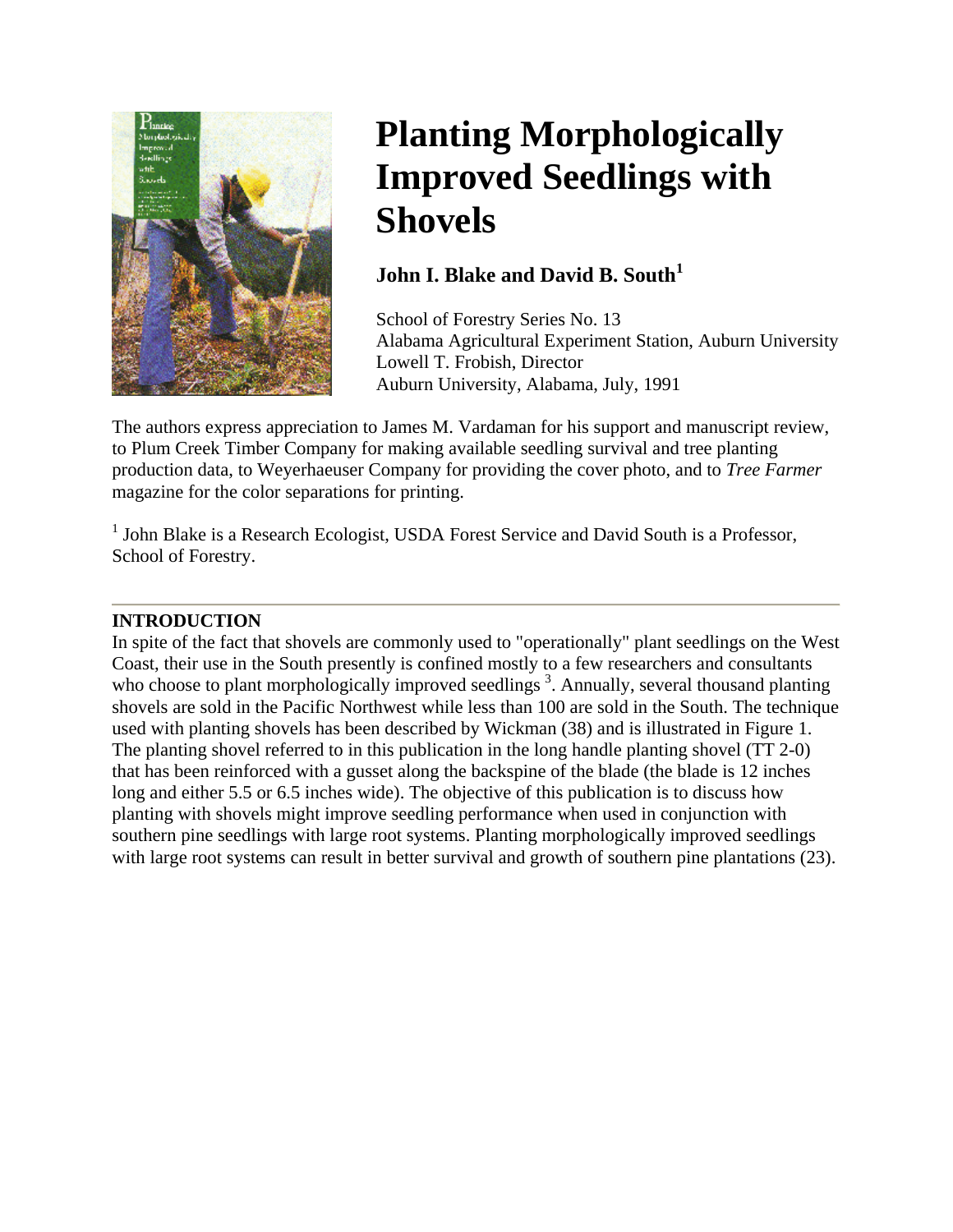

6. Pack soil tightly around roots.

However, successful tree planting operations are not solely dependent on use of morphologically improved seedlings. It is critical to choose an appropriate set of planting specifications (how seedlings should be placed in the soil) and a system for insuring that the specifications are achieved by the planters (appropriate equipment, quality control inspections, incentives and/or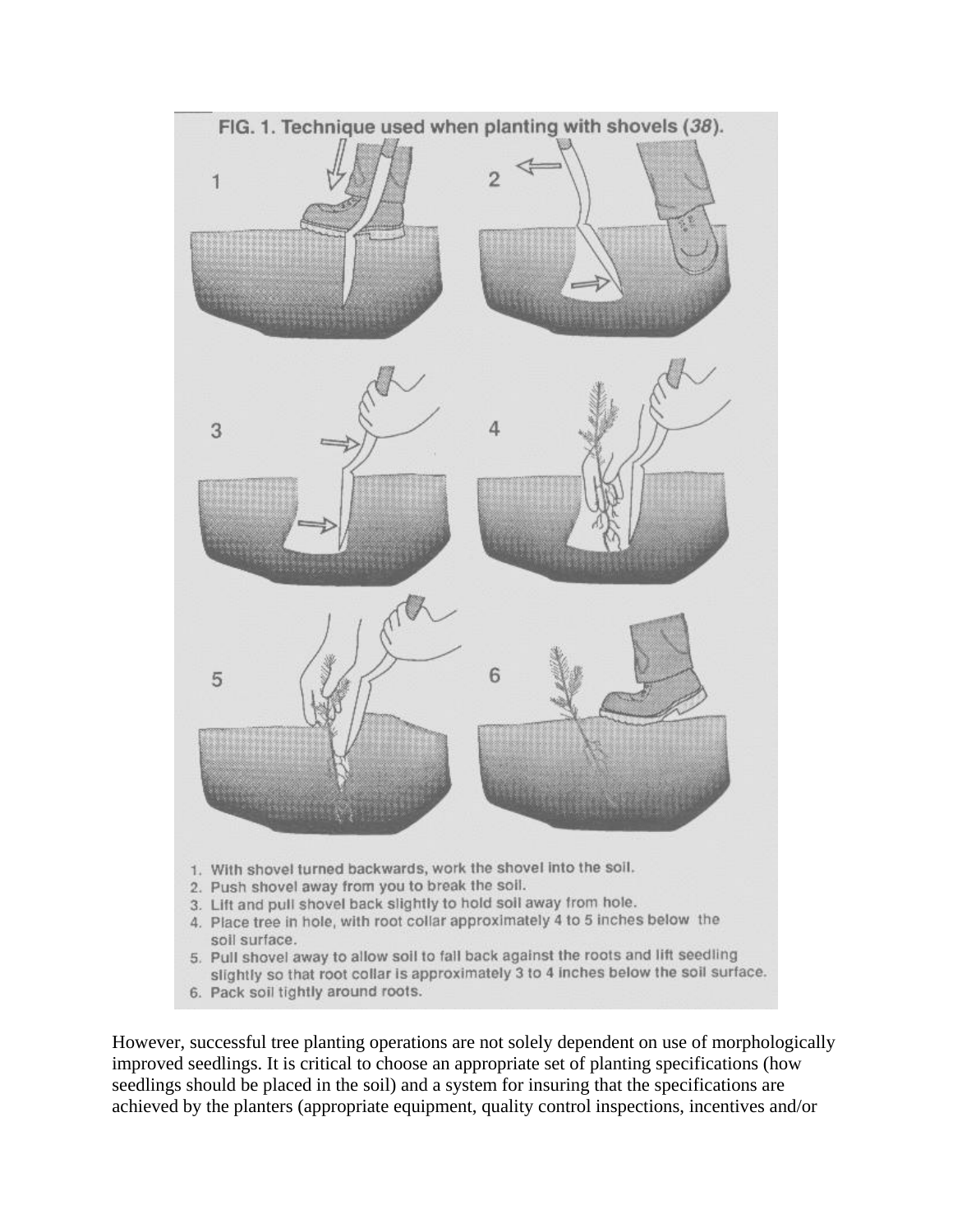penalties). Unfortunately, many landowners overlook the importance of these elements and overemphasize superficial methods (e.g. machine planting vs. hand planting), or consider the cost of the operation and not the cost per surviving tree. However, selecting appropriate equipment does not help to achieve the planting specifications in a cost-effective manner. The objective should be to develop a system which insures a consistently high success rate across the range of expected planting environments. A target level of 90 to 95 percent survival is not unreasonable, even for operational plantings.

Operational data from a case study in the Pacific Northwest can be used to illustrate how survival can be increased by improving various regeneration methods. Due to poor seedling survival in the early 1970's, various steps were taken to increase regeneration success. Better planting supervision began in 1975 and as a result, survival was improved markedly, as shown in Figure 2. After 1978, survival was again enhanced by using morphologically improved stock, controlling competing vegetation, and improving planting and handling techniques. As a result of consistent survival, initial planting level was reduced from over 600 to fewer than 350 trees per acre. The integration of these practices resulted in reducing the cost of seedling establishment (1967 dollars) by more than half, as shown in Figure 3.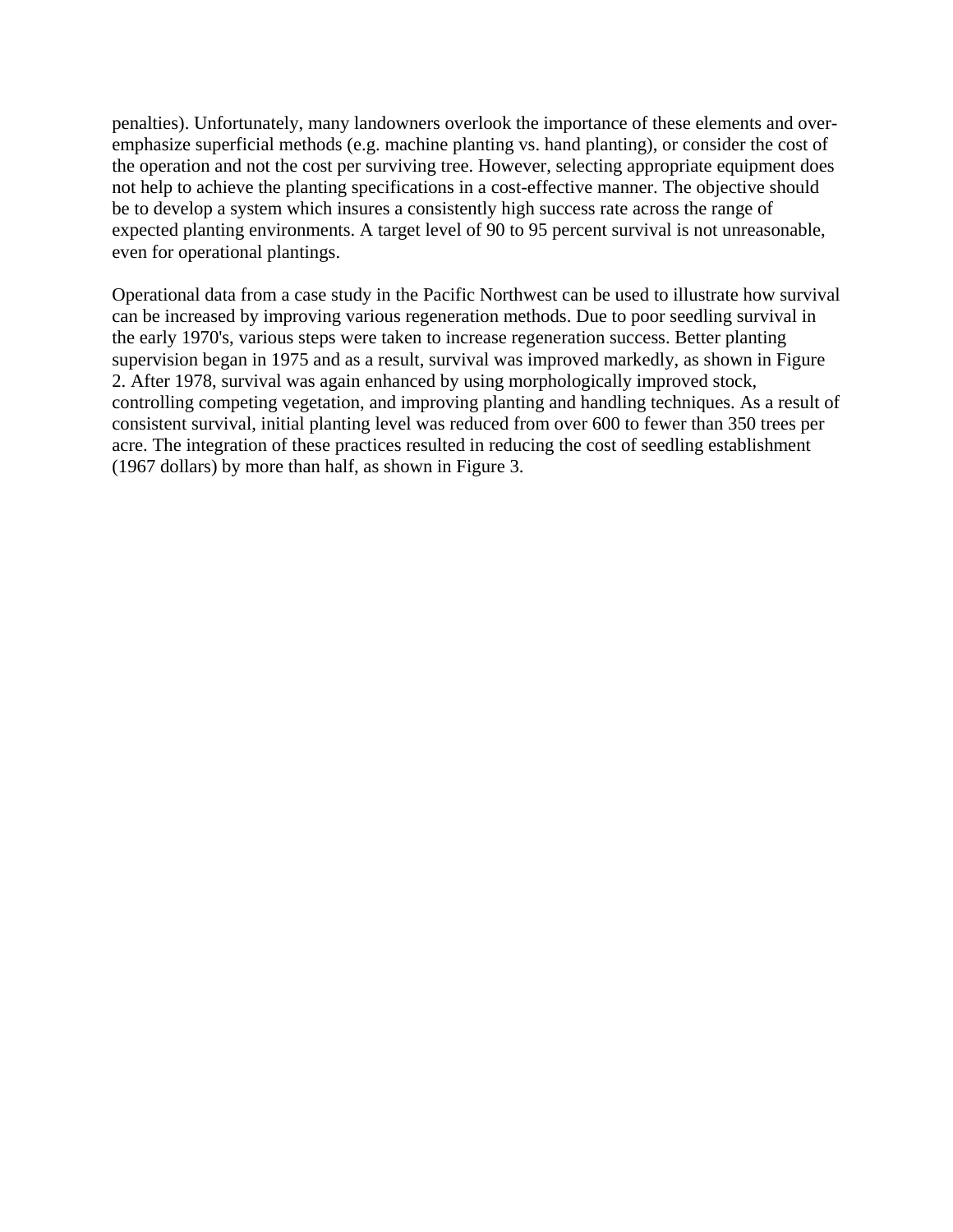

FIG. 2. The average survival and stocking of one forest unit in central Washington (1970-1989).



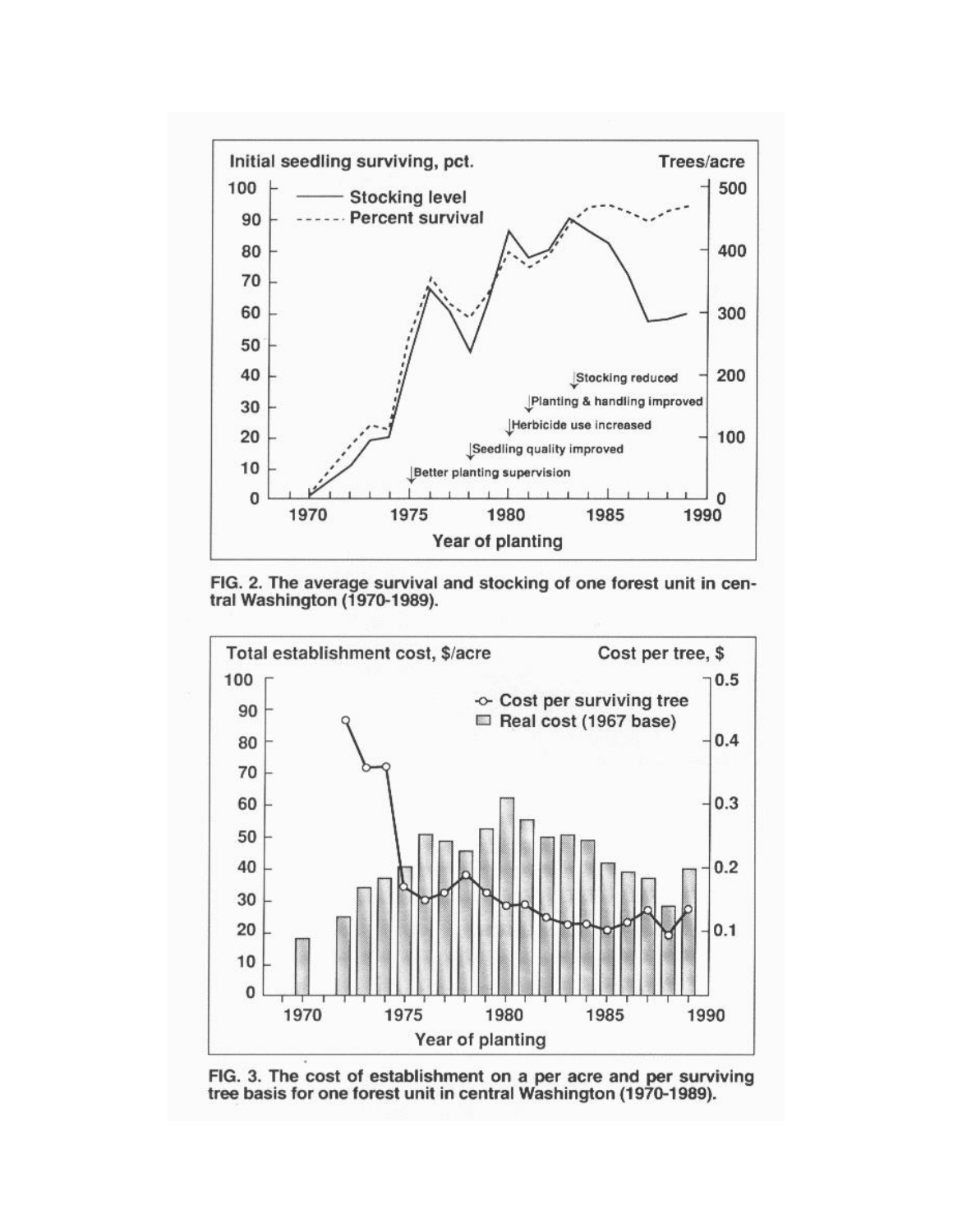#### **PLANTING QUALITY AND PERFORMANCE**

When planting quality is discussed among experienced individuals, most agree on the traits that they consider desirable in terms of depth, root placement, packing, etc. What is not always agreed upon is a minimum acceptable standard for these traits. For example, how tight does the soil need to be packed around the roots or how deep should the seedlings be planted? As the planting environment becomes more adverse, more stringent requirement are needed to achieve a given level of seedling performance.

Because it is difficult to treat planting "quality" in a quantitative manner for all but a few traits, researchers tend to avoid the problem. As a result "planting quality," in practice, becomes an elusive personal or organization standard. However, as Table 1 shows, careful planting technique makes a difference. Unfortunately, it is not know which "careful" techniques led to the observed increases in survival.

In some cases specific techniques are known to influence survival. For example, in recent trials with loblolly pine, placing the upper portion of the root system 3-5 inches below the soil surface increased survival by 5 to 15 percent, Table 2, relative to placing the top of the root system only one-half to 2 inches below the soil surface. Loosely planted seedlings also have a very poor chance for survival. Shiver et al. (32) reported at 26 percent decrease in survival between firm and loose planted loblolly pine seedlings in the Georgia Piedmont. There is little published information on how planting techniques might influence tree growth. Deeper planting does appear to result in greater initial height growth, sufficient at least enough to offset the initial reduction in height after planting. In general, minimizing root distortions of southern pines during planting (twisting, balling-up, J-rooting, L-rooting, U-rooting) does not appear to improve either survival or height growth (37, 9, 36, 18, 12, 22, 14, 39, 30, 31). In fact, when planting a 6 inch-long root in a 5-inch hole, planting the seedling deep with a J-root can increase survival when compared to keeping the root straight and planting the seedling too shallow (6). Although windthrow due to root distortion can occur on poorly drained soils in the South (16), it appears to be more of a problem in windy climates such as New Zealand (21).

Where differences in seedling performance among planting techniques or equipment have been reported (e.g. 26, 30), it is rarely stated what specific factors affected performance. Differences observed may be confounded by the site conditions or the failure of individuals to use equipment properly. How, then, might one expect the use of shovels to influence planting quality and subsequent field performance? The main advantages of shovel planting compared to hoedads or dibble bars is a deeper hold to accommodate placement of the roots below the ground surface as well as a wider hold to facilitate rapidly inserting fibrous lateral roots. Shovel planting also can facilitate close root to soil contact, which is critical for adequate water uptake by transplanted seedlings (29). It is known from other planting tool trials (e.g. 24, 13) that those tools which enable development of the advantages noted above can increase survival substantially on difficult sites. A great many foresters and contractors in the Pacific Northwest have adopted shovels as a preferred planting tool for stock with large root systems even though the root systems are routinely pruned to between 6 and 7 inches. They believe it enables them to effectively meet planting standards. A few organizations require shovels as a matter of contract compliance.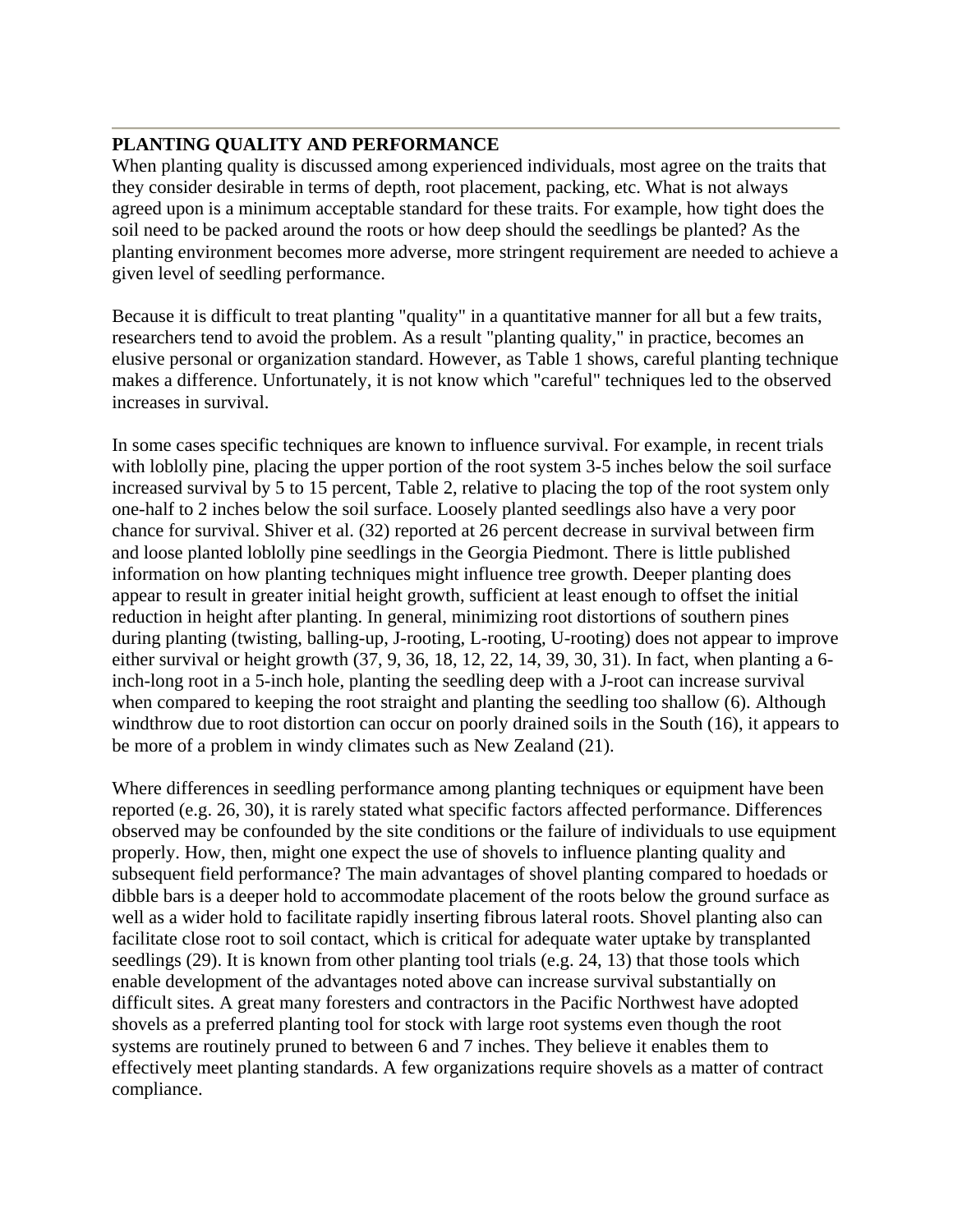### **ROOT SYSTEM DEVELOPMENT AND PERFORMANCE**

Increase in root system size was a factor stimulating the adoption of shovels in other regions. Root development can be measured in a number of ways, such as surface area, volume displacement, and mass, or weight. A substantial amount of field data has been accumulated for Douglas-fir (*Pseudotsuga menziesii* (Mirb.) Franco), western hemlock (*Tsuga heterophylla* (Raf.) Sarg.), and ponderosa pine (*Pinus ponderosa* Laws.) seedlings showing that root quality, in terms of the amount of fibrous roots, is closely related to field survival as shown in Table 3. Seedlings with large diameters (greater than 4 millimeters) -4- usually survive better than smaller seedlings (less than 4 millimeters), but this is partially related to the fact that as average seedling diameter increases the absolute size of the root system increases. For seedlings with the same root collar diameter, the amount of roots can be an important factor affecting survival, as shown in Table 3. However, root system size along, within a given diameter class, does not appear to be directly related to long-term growth in the field (2).

There is good evidence that these observations are relevant to southern pines. It is known from field studies (Figure 4) that increased root development can be related to increased field survival of southern pines (17, 28, 15, 19, 11, 35). The relationship is consistent enough to expect that practices which favor better developed or more fibrous root systems (e.g. undercutting or wrenching, lower seedbed densities, mycorrhizae enhancement, careful lifting and handling, etc.) will result in better survival. In contrast, practices which result in smaller root systems can result in reduced survival. For example, the pruning of roots by tree planters can improve the ease of planting (when making a small hole with a dibble or hoedad), but can reduce outplanting survival (23). In addition, the stripping of roots by tree planters can cause a reduction in new growth (34) and result in poor survival (20).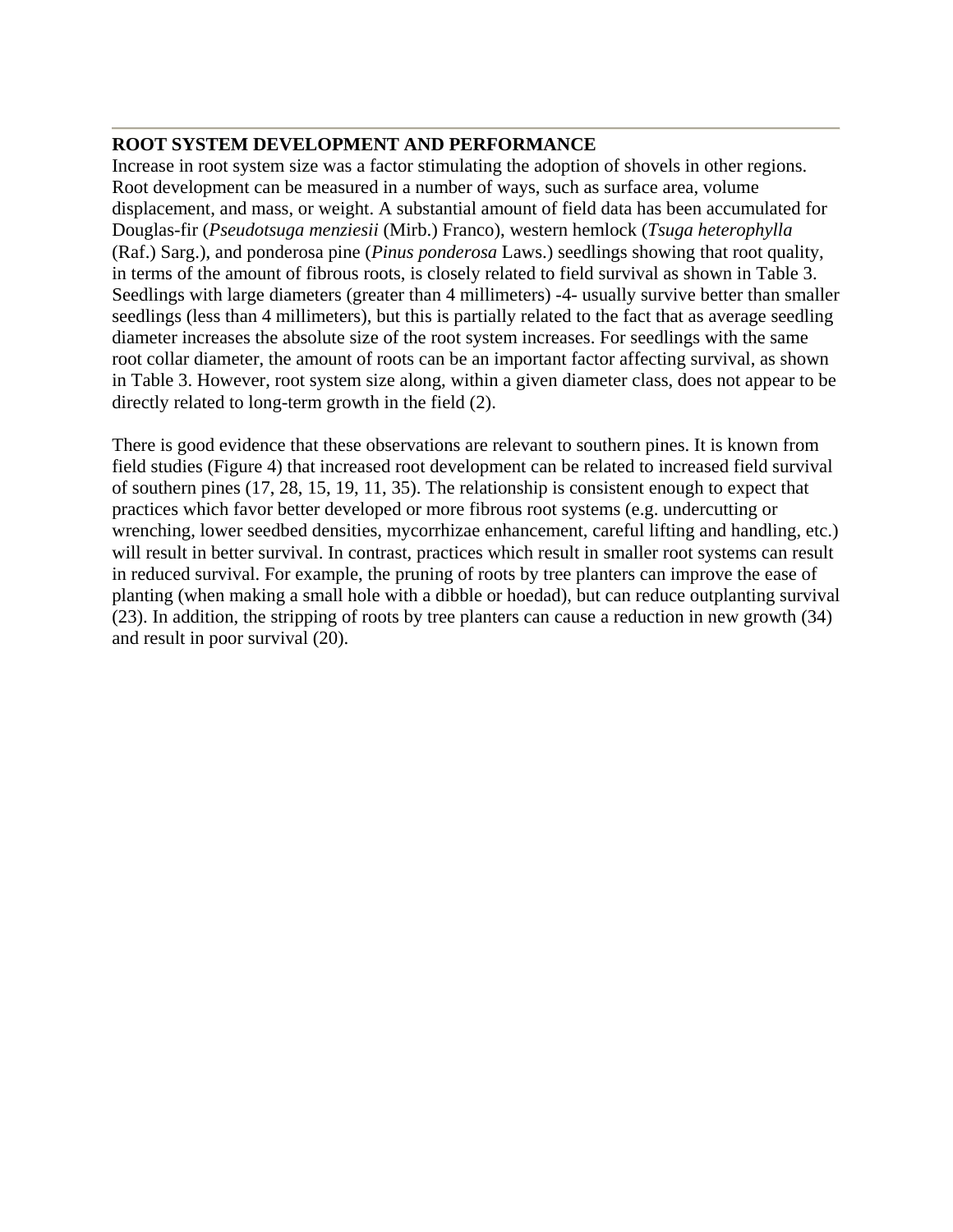

FIG. 4. The relationship between root weight and seedling survival for loblolly pine (17).

It is not easy to determine a single direct causal relationship between root development and survival. There is substantial research showing that the initiation of new roots following planting is positively related to the initial size of the root system (7, 1, 40, 41) and new root growth is important for seedling survival. It also is known that potential water uptake is related to the initial size of the root system in pine seedlings (7, 27). Until new roots develop, the existing root system must provide for most of the water uptake. These older roots generally have lower surface hydraulic conductivity and therefore total water uptake is dependent on the size of the root system. Furthermore, the larger the root surface area, the greater the opportunity for creating adequate root to soil contact.

What is the minimum acceptable and the optimum desirable root morphology for bareroot southern pine? A root system which is adequate to support the transpiration of the seedling during establishment meets these criteria. Obviously, the weather following planting is important, as is the initial moisture content of the soil near the roots. Transpiration potential depends heavily on the foliage surface area, which is directly related to the size of the seedlings. This implies a need for a favorable root-weight ratio (greater than 0.28), where the ratio expresses the relative dry mass of the root to that of the entire seedling.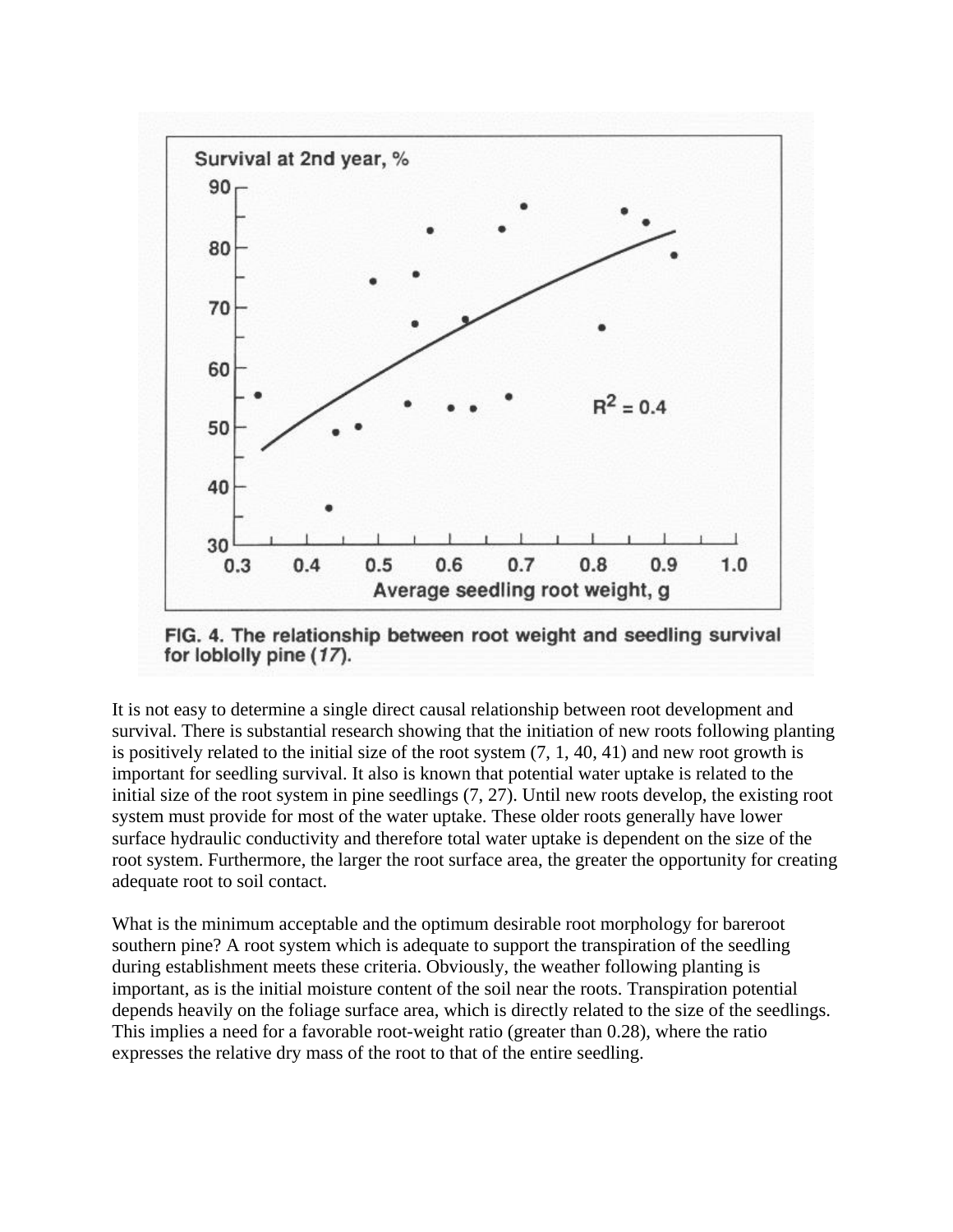Morphologically improved loblolly pine seedlings normally have a several fold larger average root volume or mass than Grade 3 seedlings (7, 33, 4). An acceptable root system for a morphologically improved loblolly pine or slash pine seedling, which will do well under a wide range of conditions, will have a root volume greater than 3 cubic centimeters, and the dry weight will be in the range of 0.8 to 1.4 grams -5- (the optimum might be closer to 2 grams). The fresh weight of roots from a morphologically improved longleaf pine seedling can exceed 10 grams.

#### **PLANTER PRODUCTIVITY CONSIDERATIONS**

When individuals compare different planting systems, they do not often recognize that planting specifications have a major impact on planter productivity (e.g. 10). For example, in both the South and Pacific Northwest, federal planting costs are often 50-100 percent greater than those of industry under similar site conditions. However, on comparable sites survival is usually no different, probably because the additional specifications or planting regulations rarely provide a marginal improvement in the conditions affecting seedling survival. Variation in planting rates and costs among private landowners also reflect, in part, the differences in planting specifications and the degree of enforcement. Poor hand planting specifications and lax crew supervision in the South have traditionally been the non-industrial landowner's nemesis.

In addition to the planting specifications and site conditions, the average size of the root system will affect planter productivity, as shown in Figure 5. The consequence of this is a tendency for planters to strip roots, discard larger seedlings, or open a hole which is less than adequate to accommodate the roots. Figure 5 illustrates the average effect that root system size, characterized by the absolute mass of the roots, has on average planter productivity. Lower productivity results from a combination of factors. The major impact occurs from the additional effort needed to actually plant seedlings with larger root systems so that the same planting specifications are achieved.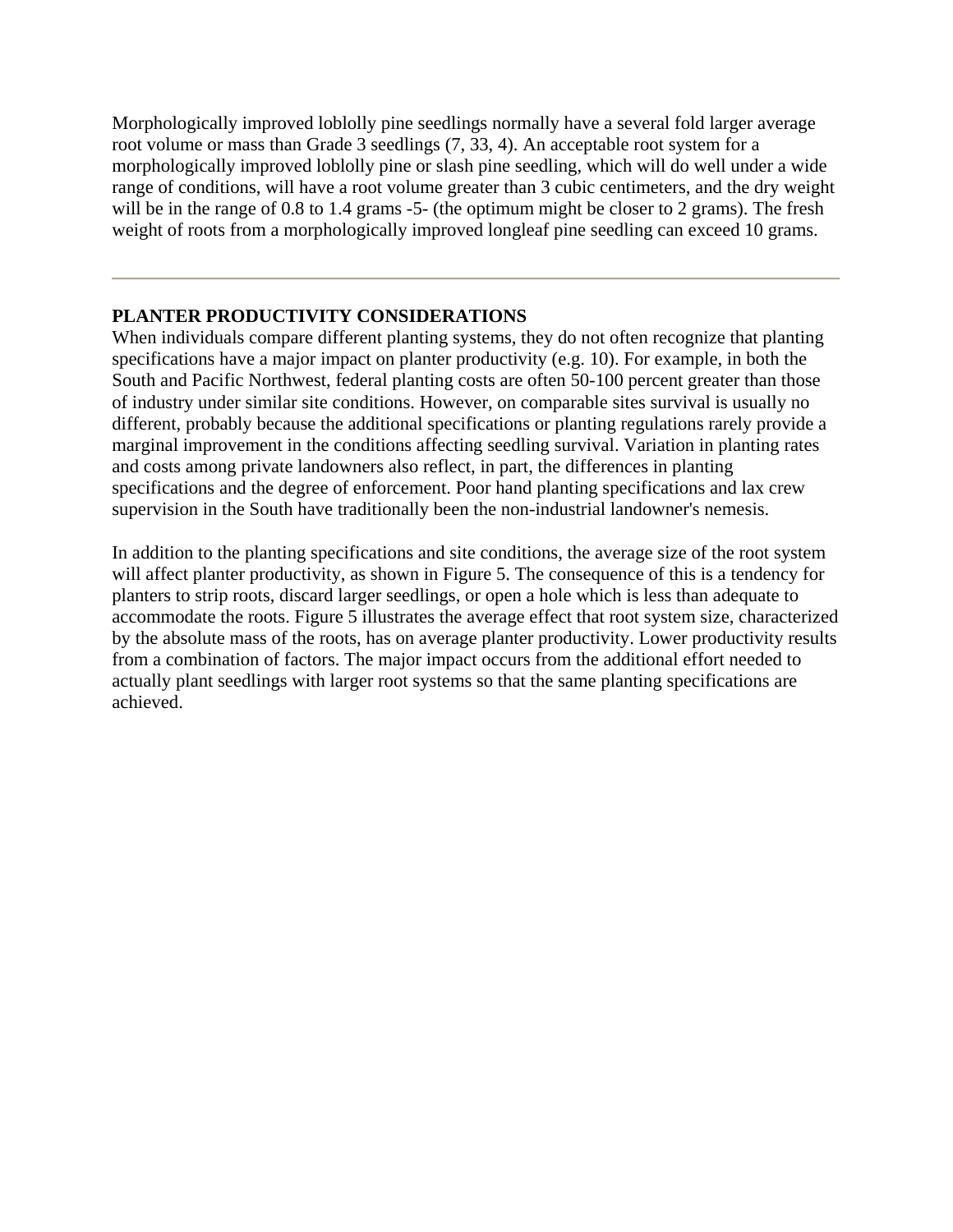

FIG. 5. The effect of root mass (dry weight) and planting difficulty on planting productivity of Douglas-fir seedlings in central Washington.

A reasonable set of planting specifications includes scalping organic debris away from the immediate location of the planting spot, opening a hole sufficient to accommodate the roots, placing the root system deep into the soil, and firmly packing moist mineral soil around the roots. Given similar planting quality standards, how might planting techniques or tools affect productivity? The highest rates reported using shovels are about 2,000 tree per man-day with  $2+0$ stock (38), and about 1,800 trees per man-day with large Douglas-fir transplants on friable loamy soils (personal observations) in Washington. These are less than the 3,000 tree per man-day commonly observed with hoedad crews planting morphologically unimproved seedlings on well prepared ground in the South, but similar to the maximum rates for dibble bar planting.

While it is frequently stated that planting with shovels will reduce planter productivity by approximately 20 to 30 percent (compared to hoedads and in some cases dibble bars), there is no good database to support this claim. Based on this estimate some contractors have been reluctant initially to work with shovels. Yet, contract prices on the west coast for crews working primarily with shovels have been as competitive as those with hoedads. In addition, the results of an extensive study of planter productivity showed no indication that average production was less with shovels when compared to hoedads under a wide range of conditions, as shown in Figure 6. These studies covered all types of soil texture and surface debris conditions with the exception of clay and clay loam soils. In British Columbia, Brown (5) also reported no differences in productivity between hoedads and shovels for seedlings with large root systems.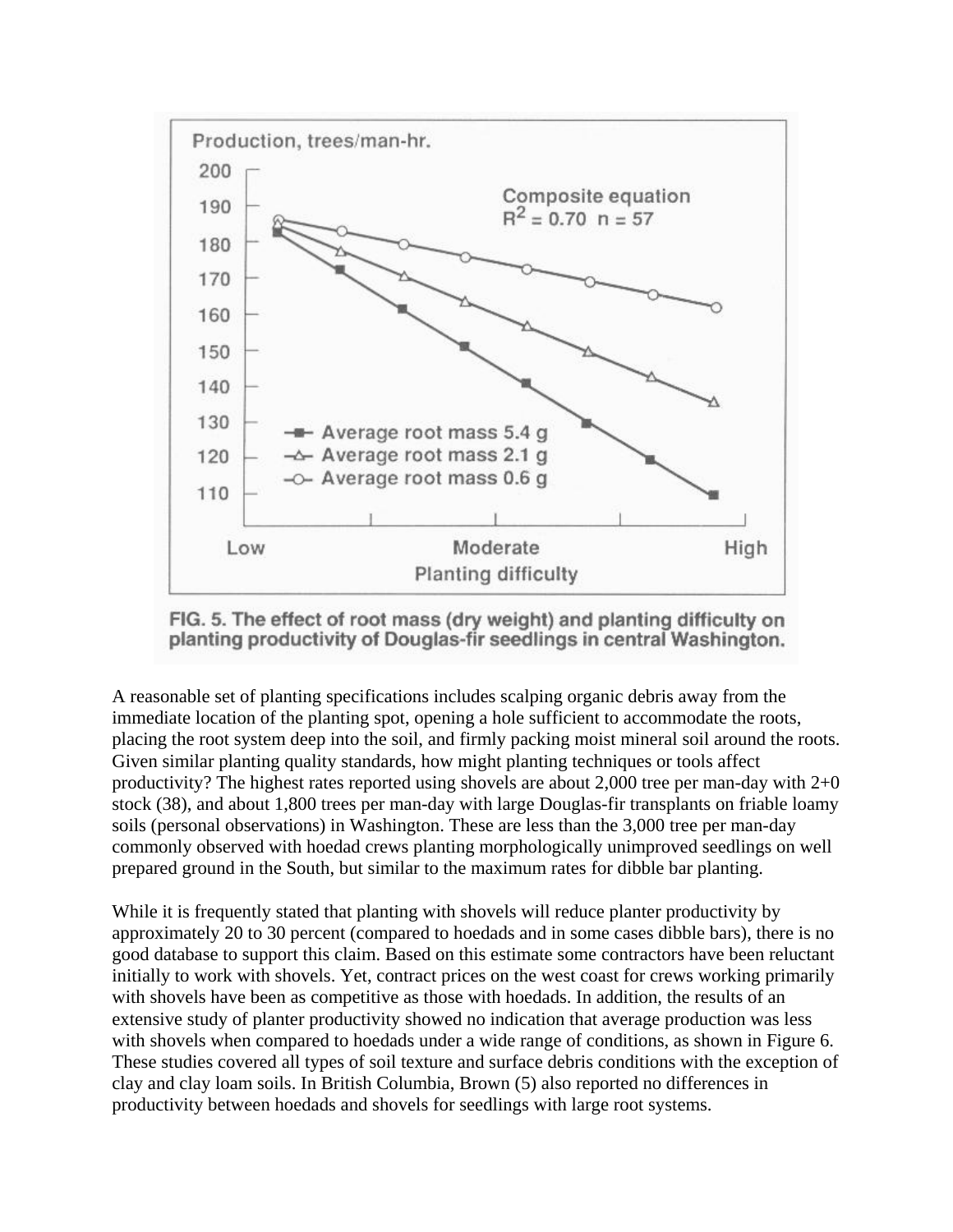



The planting difficulty index is determined by the formula:  $index = 1.8^{*}duff + 0.9^{*}walk + 1.8^{*}solid$ where:  $duff = 1 + surface organic layer in cm$ walk =  $(1 + \log \frac{1}{2})$  residue in tons/acre)<sup>\*</sup> $(1 + \frac{9}{2})$  slope) 10 10 soil =  $(1 + %$  gravel content) \* root score  $10$ root score = amount of root mat in soil surface  $(1 = none; 2 = light; 3 = medium; 4 = heavy)$ 

The technique involved and ergonomics of shovel planting are different than for other planting tools. Some contractors have reported a lower incidence of worker injury with shovel planting as compared with planting with hoedads. Planter productivity depends heavily upon the individual's capacity and training with the planting implement under a given set of specifications, site conditions, and root system size. Consequently, comparisons among techniques and equipment are best accomplished under standard conditions with professional planters experienced enough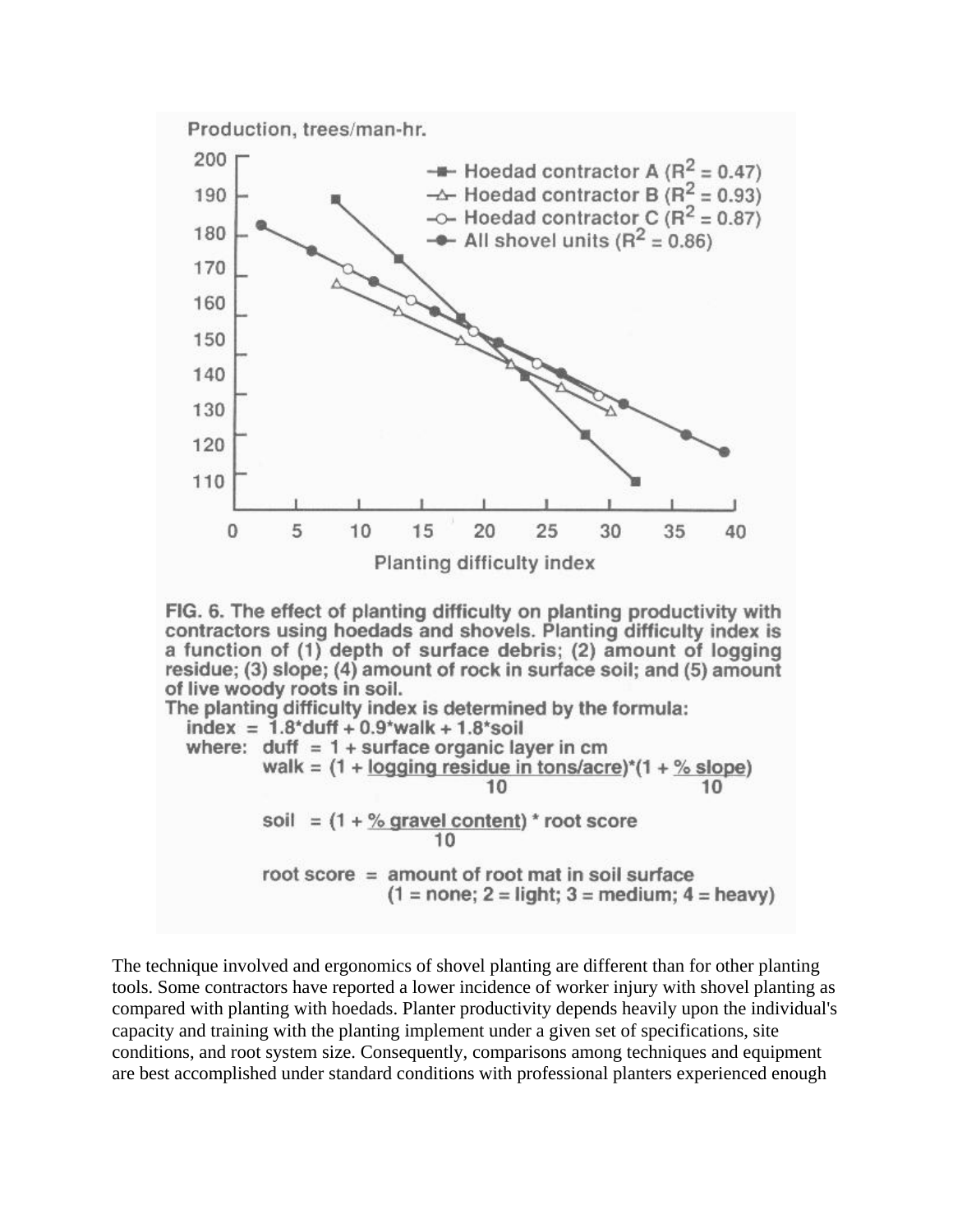to maximize performance. The best combination of planting stock, specifications, and equipment can be determined only by evaluating the cost effectiveness of the system as a whole.

#### **LITERATURE CITED**

(1) Barden, C.J. 1987. Root Growth Potential and Outplanting Performance of Loblolly Pine Seedlings Raised at Two Nurseries. M.S. thesis, Va. Polytech. Inst. and State Univ., Blacksburg, Va. 124 pp.

(2) Blake, J.I. 1987. The impact of seedling diameter and root mass on the performance of Douglas-fir (*Pseudotsuga mennziesii* (Mirb.) Franco) and associated conifers. Internal Report to the Pacific Northwest. Forest. Indust., SilvaTech, Auburn, Ala. 70 pp.

(3) \_\_\_\_\_\_\_, L.D. Teeter, and D.B. South. 1989. Analysis of the economic benefits from increasing uniformity in Douglas-fir nursery stock. Forestry Suppl. 62:251-261.

(4) Boyer, J.N. and D.B. South. 1988. Loblolly pine seedling morphology and production at 53 southern forest nurseries. Tree Planters' Notes 39(3):13-22.

(5) Brown, R. 1982. Planting and organizing the planting project. P. 265-272 In: J.B. Scarratt, G. Glerum, and C.A. Plexman (eds.). Proc. Canadian Containerized Tree Seedling Symposium. Dept. Environ. Canadian Forest Serv., Sault Ste. Marie, Ontario, Canada.

(6) Brissette, J.C. and J.P. Barnett. 1989. Depth of planting and J-rooting affect loblolly pine seedlings under stress conditions. P. 169-175 In: Proc. Fifth Biennial Southern Silvicultural Research Conf., Memphis, Tenn. USDA Forest Service Gen. Tech. Rep. SO-74.

(7) Carlson, W.C. 1986. Root system considerations in the quality of loblolly pine seedlings. South. J. Appl. For. 10(3):97-92.

(8) Dierauf, T.A. 1984. Depth of planting study. Occ. Rep. 63, Va. Div. of Forestry, Charlottesville, Va.

(9) Gruschow, G.F. 1959. Observations on root systems of planted loblolly pine. J. For. 57:894- 896. (10) Guldin, R.W. 1984. Site characteristics and preparation practices influence cost of hand planting southern pine. J. For. 82:97-100.

(11) Hatchell, G.E. and D.H. Muse. 1990. Nursery cultural practices and morphological attributes of longleaf pine bareroot stock as indicators of early field performance. USDA Forest Service Res. Pap. SE-277. 34 pp.

(12) Hay, R.L. and F.W. Woods. 1974. Root deformation correlated with sapling size for loblolly pine. J. For. 72:143-145.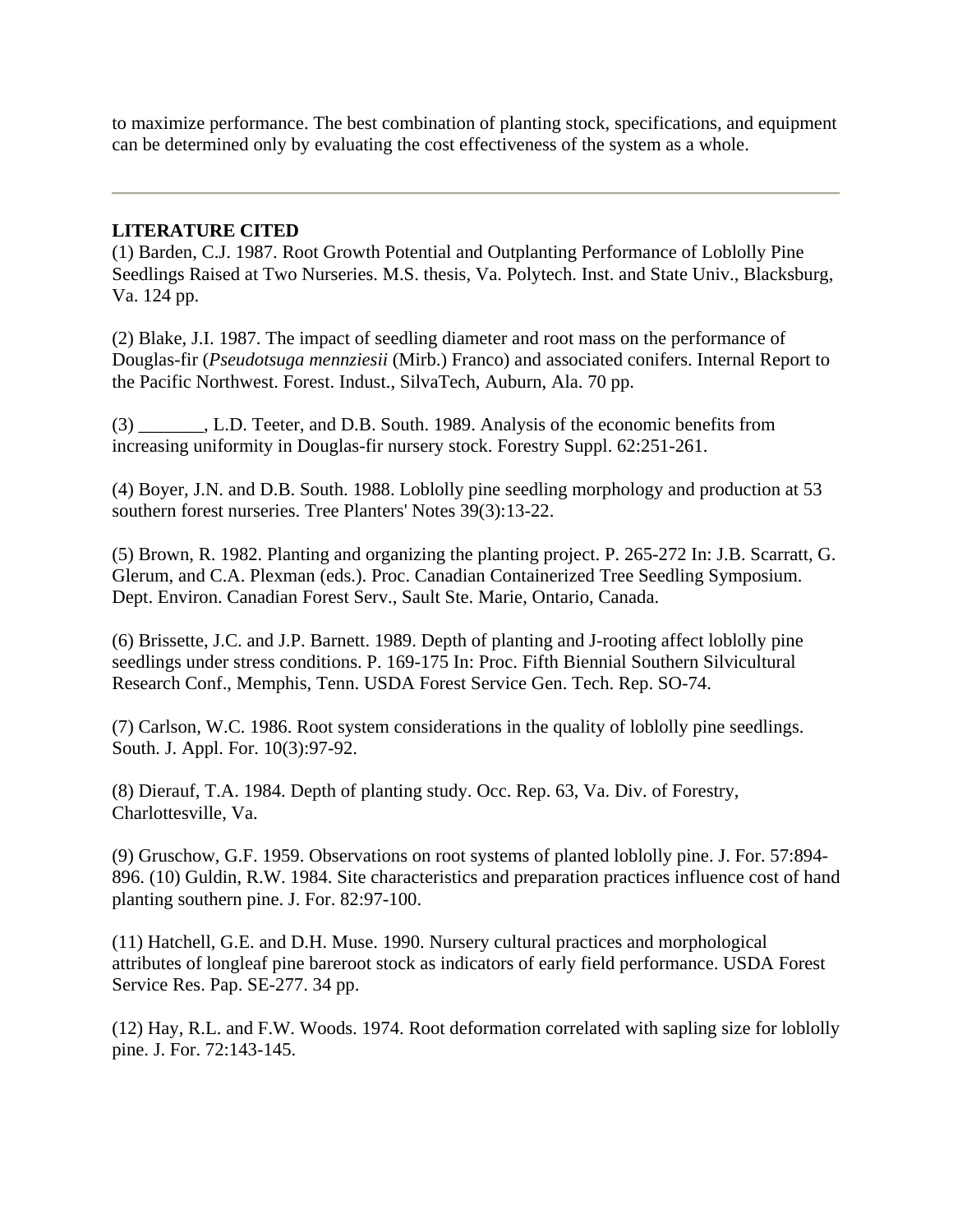(13) Hobbs, S.D. 1982. Effect of auger planting on survival and growth of Douglas-fir on droughty sites. Oregon State Univ. For. Res. Lab., Corvallis, Or. Res. Note 72. 5 pp.

(14) Hunter, S.C. and T.E. Maki. 1980. The effect of root curling on loblolly pine. South J. Appl. For. 4(1):45-49.

(15) Jorgensen, J.R. and E. Shoulders. 1967. Mycorrhizal root development vital to survival of slash pine nursery stock. Tree Planters' Notes 18:7-11.

(16) Klawitter, R.A. 1969. Wind damages improperly planted slash pine. South Lumberman 218(2709):24.

(17) Larsen, H.S., D.B. South, and J.M. Boyer. 1986. Root growth potential, seedling morphology, and bud dormancy correlate with survival of loblolly pine seedlings planted in December in Alabama. Tree Physiol. 1:252-263.

(18) Little, S. 1973. Survival, growth of loblolly, pitch, shortleaf pines established by different methods in New Jersey. Tree Planters' Notes 24(4):1-5.

(19) Marx, D.H., C.E. Cordell, and A. Clark III. 1988. Eight-year performance of loblolly pine with *Pisolithus ectomycorrhizae* on a good-quality site. South. J. Appl. For. 12(4):275-280.

(20) \_\_\_\_\_\_\_ and G.E. Hatchell. 1986. Root stripping of ectomycorrhizae decreases field performance of loblolly and longleaf pine seedlings. South. J. Appl. For. 19(3):173-179.

(21) Mason, E.G. 1985. Causes of juvenile instability of *Pinus radiata* in New Zealand. N.Z. J. For. Sci. 15:263-280.

(22) Mexal, J.G. and S. Burton. 1978. Root development of planted loblolly pine seedlings. P. 85-90 In: Proc. Root Form of Planted Trees Symposium. Victoria, B.C. Joint Report 8. British Columbia Ministry of Forests/Canadian Forestry Service.

(23) \_\_\_\_\_\_\_ and D.B. South. 1991. Bareroot Seedling Culture. Chapter 6. P. 89-115 In: M.L. Duryea and P.M. Dougherty (eds.). Forest Regeneration Manual. Kluwer Academic Publishers. Dordrecht/Boston (In Press).

(24) Miller, R.E. 1969. Can auger planting improve survival of Douglas-fir seedlings. USDA For. Serv., PNW Res. Note #99.

(25) Muller, C. 1983. Loblolly pine seedling survival study, 1979-80 and 1980-81 planting season. P. 27-34 In: Proc. 1982 Southern Nursery Confer. USDA For. Serv., Tech. Pub. R8-TP4.

(26) Mullin, R.E. 1964. Influence of planting depth on survival and growth of red pine. For. Chron. 40:384-391.